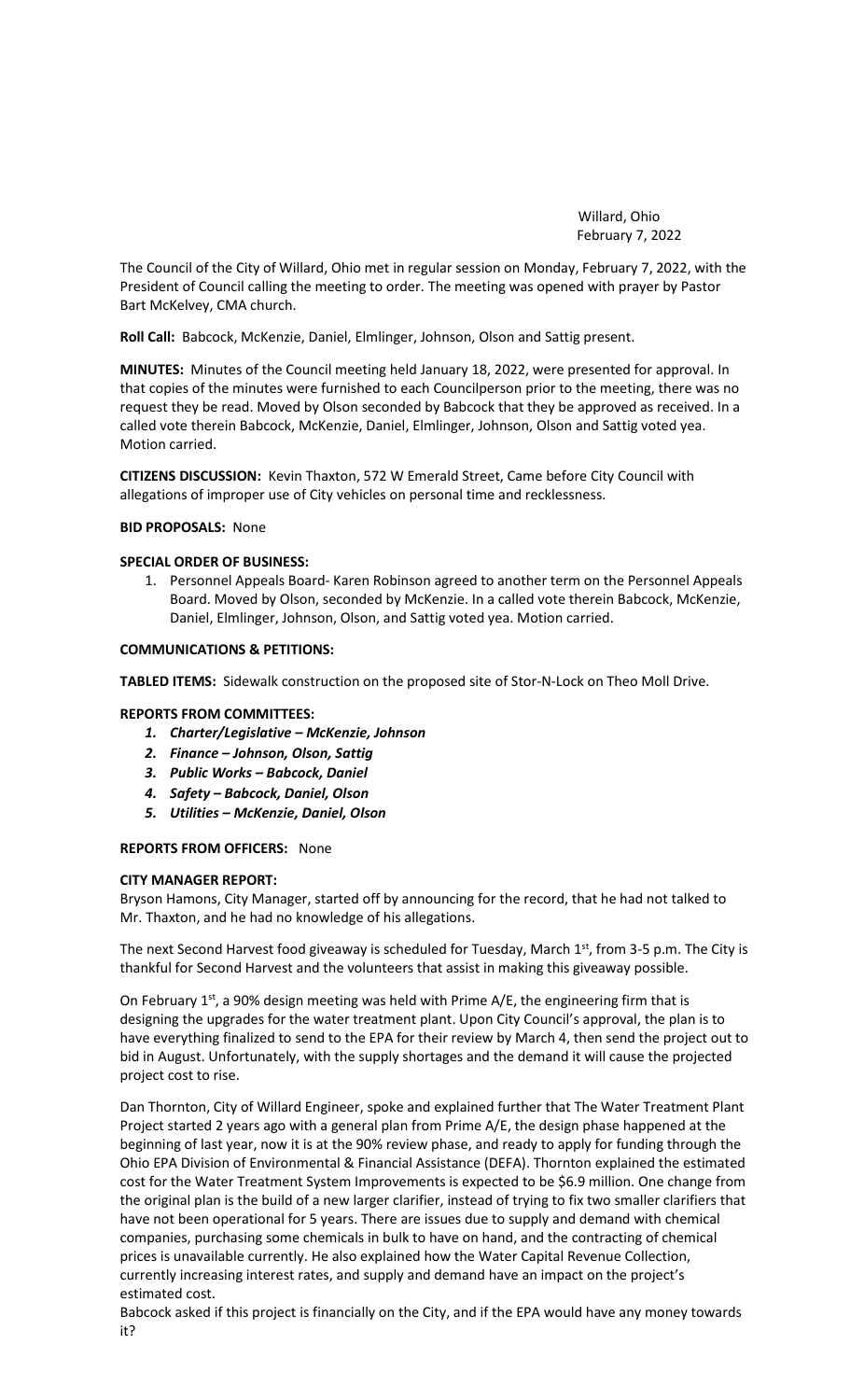Thornton replied, we are going to assume that we need the loan for the total amount and apply for principal forgiveness; however, the City only meets 2 out of 3 qualifications for funding due to not having high enough yearly water rates for the City residents. Clarifications as to if water rates and sewer rates are combined or if water rates alone are the specified criteria will be investigated. Hamons added, the City meets 2 out of 3 requirements by the EPA. The EPA is putting more money into infrastructure, and they might consider it. Hamons also recognized that the City wants to keep water rates as low as possible for City residents.

Sattig asked if the electrical panel, pumps, and all coming in from a foreign country or is it American made?

Thornton replied that it is American made, and most of the agreements contracted with DEFA are for American made products as much as possible.

The 224 Sidewalk Project is still underway, at the guidance of ODOT, the City has applied for additional funding through a Systemic Safety Grant. The additional funding will be used for expected right of way/easement acquisitions and other construction costs. The City previously received an ODOT Safety Grant for the project that covered 100% of the cost of the engineering and construction, but not the right of way acquisition. The new Systemic Safety application will cover the right of way acquisition but does require a 10% local match. An additional \$421,200 was requested in the new application, which would make the City responsible for \$46,800. Unfortunately, the project cost is rising again but, if the City stops the 224 Sidewalk Project now, the City will have to pay engineering fees and it could jeopardize future ODOT projects.

Residents on the 600 block of Euclid were facing low gas pressure and potential gas outage. Columbia Gas replaced approximately 400 feet of 4-inch plastic line in the 400 block of Euclid between Laurel Street and Tiffin Streets. Doing so increased the gas volume in the 600 block of Euclid. Subcontractors will return later to correct any damage made to the street, sidewalk, and yards.

The 2008 Pierce Velocity Aerial Ladder Truck recently received ten new tires. The new tires replaced the original tires that were 14 years old.

Due to the winter storm, the deadline to turn in applications for the open police dispatch position has been extended to Wednesday, February 9<sup>th</sup>, at noon. The test is at 6pm that evening. The deadline to turn in water meter reader applications remains Friday, February 11<sup>th</sup> at noon, with the test on Wednesday, February 16<sup>th</sup>, at 6pm.

The City recently had 4 water main breaks within a week. Thank you to the Maintenance Department for quickly fixing these breaks and maintaining water service.

The Park and Recreation Department recently applied for a \$20,000 grant through the Campbell Soup Foundation. If received, the grant will go towards installing a Fit Core Extreme Fitness Course (Ninja Warrior -like structure) at the park. This is the same grant that has allowed the City to put in new sidewalks at the park. Thank you, Pepperidge Farm, for nominating the City to apply for the grant.

Recently the Park and Recreation Department was able to sell some used tillers and playground equipment on GovDeals, which brought \$2,125.

The Maintenance and Park employees recently replaced two roofs at the park. They replaced the asphalt roof on the small garage that is on the farm property with a new metal one. This garage was part of the old farmhouse that previously sat at this location. The West End restrooms also received a new metal roof.

AEP informed us that PUCO (Public Utilities Commission of Ohio) approved a rate increase of a little more than 5% on the electric and a 19% increase on the streetlights. Last year the City spent \$380,832 on electricity, including streetlights (streetlights are billed per light not usage). The increase potentially could cost the City approximately \$30,000 more.

The City has been working with Fisher-Titus to prepare a bid package for contractors to bid on the reservoir paving project. Fisher-Titus has committed \$200,000 for this project, with an estimated \$100,000 to being raised locally, thus far 5 generous donors have donated \$10,000 each. Bid packages will be going out February 8<sup>th</sup> with an opening date of February 24<sup>th</sup>.

Four property owners have submitted Demolition and Site Revitalization Program applications to the Huron County Land Bank. The landbank is overseeing state funds that have been issued to each county for Brownfield Remediation/Demolition and Site Revitalization Program. Two of the submitted properties were residential and two commercial properties.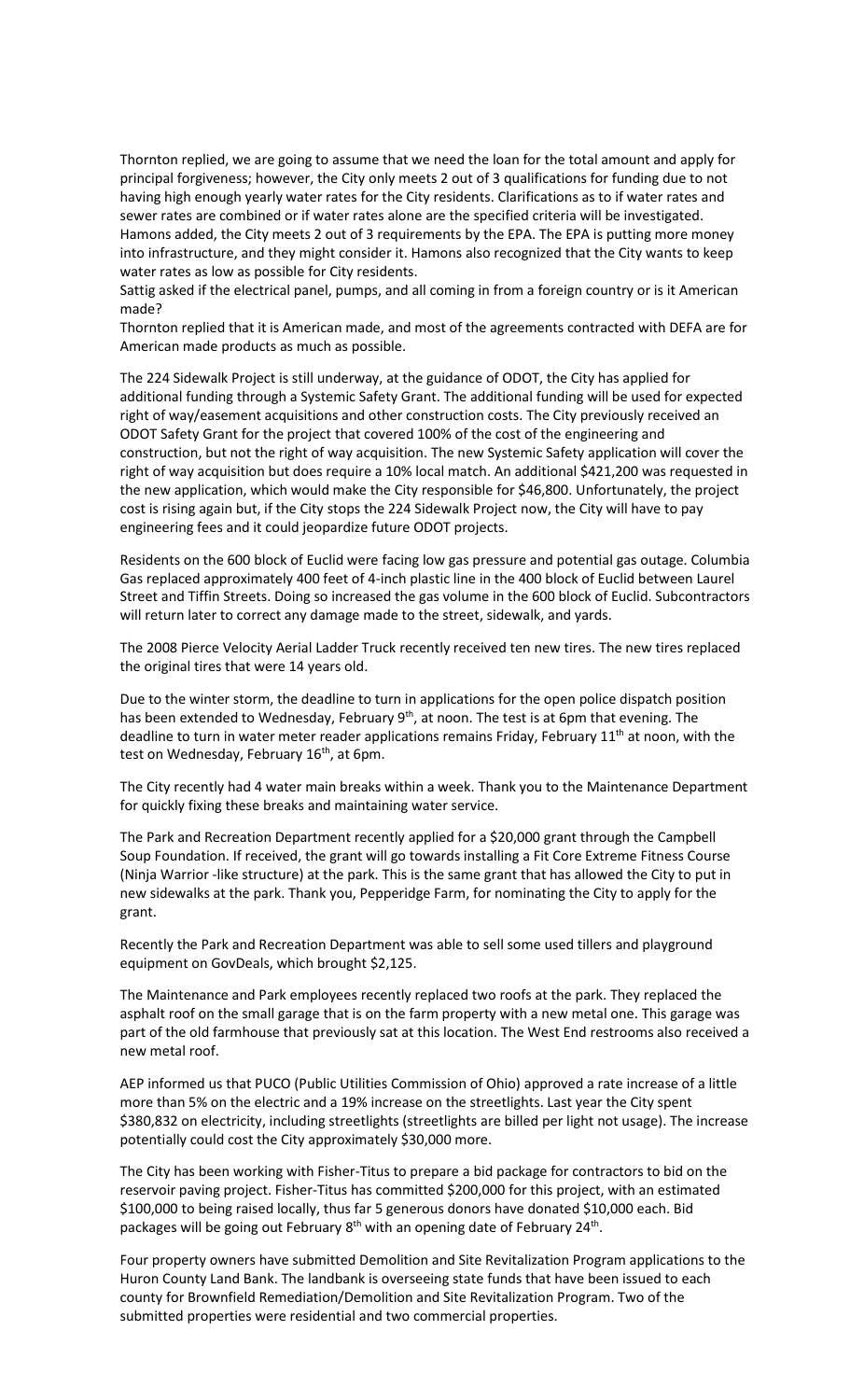Hamons asked the City to start thinking about a possible date for the 4<sup>th</sup> of July fireworks and Trick or Treating. The recommended dates are July 2<sup>nd,</sup> with July 3<sup>rd</sup> being the rain date for fireworks; and Trick or Treat to remain on that Thursday as usual.

Council requested to accept the following donations

\$500 from Mayor Joe Daniel towards the Police Community Action Fund

\$5,000 from the Willard Moose Lodge towards the Tree Commission Fund, for the Tree Reimbursing Program

\$3,315.10 from the Willard Moose Lodge towards the Recreation Fund (playground equipment)

\$100 from Don and Shirley Leininger towards the Clock Tower Fund

Moved by Olson seconded by Babcock that the donations be accepted by Council. In a called vote, Babcock, Daniel, Elmlinger, Johnson, McKenzie, Olson and Sattig voted yea. Motion carried.

Olson asked what was the cost of the tires for the ladder truck? Hamons informed Council that the tires cost \$8,000. Olson then asked if we had them all? Hamons said that we did have them all, the back tires were replaced before the year was over, there was a supply issue, but the steering tires did get replaced. Once they got the tires, they found out that there was a special tool that they needed for the front ones. Pierce, the manufacturer of the ladder truck, bought the tool and sent it to us for us to use, and now we are sending it back so they can share it with share it with others. Olson also wanted to share her appreciation of The Second Harvest food giveaway; she hears others appreciate it as well.

McKenzie asked if Hamons was able to get ahold of property owners about the other properties downtown? Hamons has not yet but has plans to do so.

Johnson asked about the 224 Sidewalk Project, if or when it happens, who is responsible for sidewalk maintenance? Thornton answered that once the project is done, maintenance is city responsibility, snow removal will be the property owner's responsibility. Johnson commented on seeing someone walking on US 224 pulling a cart; sidewalks would eliminate that problem but, he did not know if it would -if snow removal is property owners' responsibility. Hamons stated that it is a problem if people do not clear their sidewalks. Hamons continued that after this storm he gives props City residents, for helping their neighbors with snow removal and snow blowing sidewalks around entire blocks. Johnson asked if the City would be keeping the walking path at the reservoir clean yearround? Hamons stated that first concern is taking care of the City roads, decisions are not made yet but, probably won't. Johnson asked for a date for Spring Cleanup. Hamons has a tentative date, will update soon.

Babcock asked, regarding the donations from the Moose, for the Tree Commission Fund and playground equipment; has there been any plans for Secor Park? He would like to see more trees planted there and asked there was a layout for it yet? Hamons said they have not done anything with it. He is concerned with taking on more than they can serve, there are options but no definite plans yet.

# **ORDINANCES AND RESOLUTIONS:**

#### **ORDINANCE NO.**

AN ORDINANCE TO PROVIDE A TRANSFER OF FUNDS FROM THE GENERAL FUND TO THE CREATING HEALTHY COMMUNITIES FUND 258 IN THE AMOUNT OF SEVEN THOUSAND THREE HUNDRED SEVENTY-FOUR DOLLARS AND FIFTY-FIVE CENTS (\$7,374.55) IN ORDER TO PROVIDE FUNDING PRIOR TO A REIMBURSING GRANT BEING RECEIVED, AND REPAY THE TRANSFER AFTER THE FUNDS ARE REIMBURSED. Was presented by Council President for its first reading by title only. This was done by the Council Clerk.

## **COUNCIL/MAYOR COMMENTS:**

Mayor Daniel- "Great job to the City, with the snow removal and what they were facing. I did not receive any complaints, except for the gentleman tonight. I know of a factory that closed for two days and that is an unheard-of thing to happen." The Mayor was also pleased at how hard working and congenial Columbia Gas was while making the repair. They were courteous to residents and voluntarily moved equipment for residents who live in the area. The Mayor shared his personal experience and was pleased with the workers.

Babcock Thanks the City Maintenance Department. "Our Maintenance Department is phenomenal, they work a lot of long, hours, with a lot less rest and I would ask anybody who thinks they can do better, to get behind the wheel."